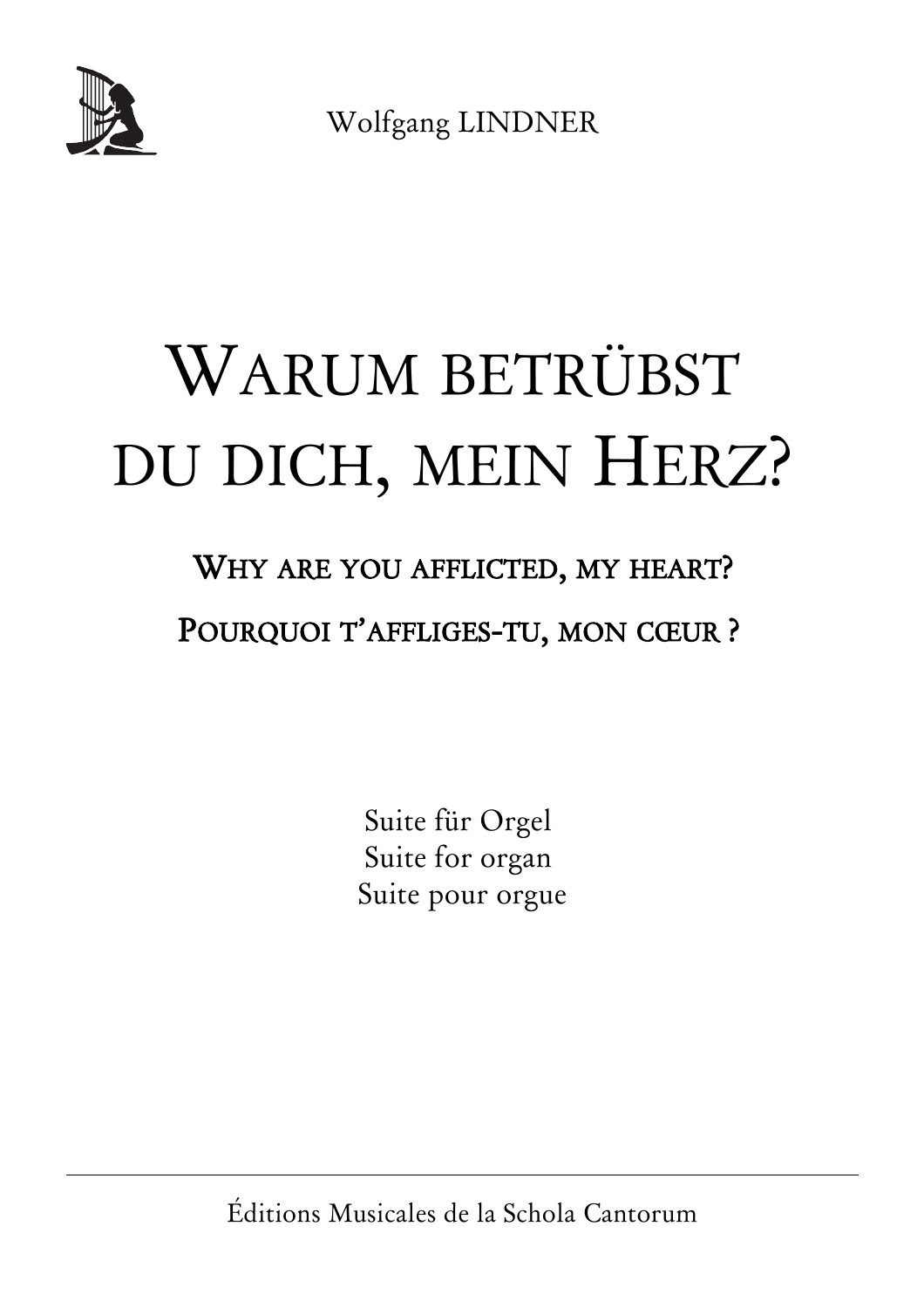1. Warum betrübst du dich, mein Herz, und trägest Schmerz nur um das zeitlich Gut? Vertrau, du deinem Herrn und Gott, der alle Ding erschaffen hat.

2. Er kann und will dich lassen nicht, er weiß auch wohl, was dir gebricht, Himmel und Erd ist sein. Mein Vater und mein Herre Gott, der mir beisteht in aller Not!

3. Weil du mein Gott und Vater bist, wirst, du dein Kind verlassen nicht, du väterliches Herz. Ich bin ein armer Erdenkloß, auf Erden weiß ich keinen Trost.

textliche Grundlage der gleichnamigen Kantate [BWV 138] von Johann Sebastian Bach [Anonymus, c. 1565]

1. Pourquoi t'affliges-tu, mon cœur ? Ne te soucies-tu et ne chagrines-tu Que des biens temporels ? Aie confiance en Dieu, ton Seigneur, Qui a créé toutes choses.

2. Il ne peut ni ne veut t'abandonner, Il sait fort bien ce qui te manque, Le ciel et la terre sont siens ! Dieu, mon père et mon Seigneur, Qui m'assiste dans toute extrémité.

3. Puisque tu es mon Dieu et mon Père, Tu n'abandonneras pas, cœur paternel, Ton enfant !

Je ne suis qu'une infime motte de terre, Je ne connais pas de salut en ce monde.

base textuelle de la cantate eponyme [BWV 138] par Johann Sebastian Bach [Anonymus, c. 1565]

1. Why are you afflicted, my heart? So woebegone and sad thou art, Why mourn earth's transient joys? Thy great creator Lord adore, Almighty God for ever more.

2. Thy God will not abandon thee, He knows thy needs, the Ruler He Of earth and sky and sea! Thy Father and thy God will heed And succour thee in ev'ry need.

3. Since Thou my God and Father art, Thy Child within Thy Father's heart Will never be forgot. Though I am but a lowly clod, I am at one with Mighty God.

textual basis of the eponymous Cantata [BWV 138] by Johann Sebastian Bach [Anonymus, c. 1565]

© 2017 Éditions Musicales de la Schola Cantorum Rue du Sapin 2a, 2114 Fleurier, Suisse www.schola-editions.com

> Tous droits réservés. Copie interdite. Imprimé en Suisse

> > ISMN 979-0-700348-49-6

SC 8779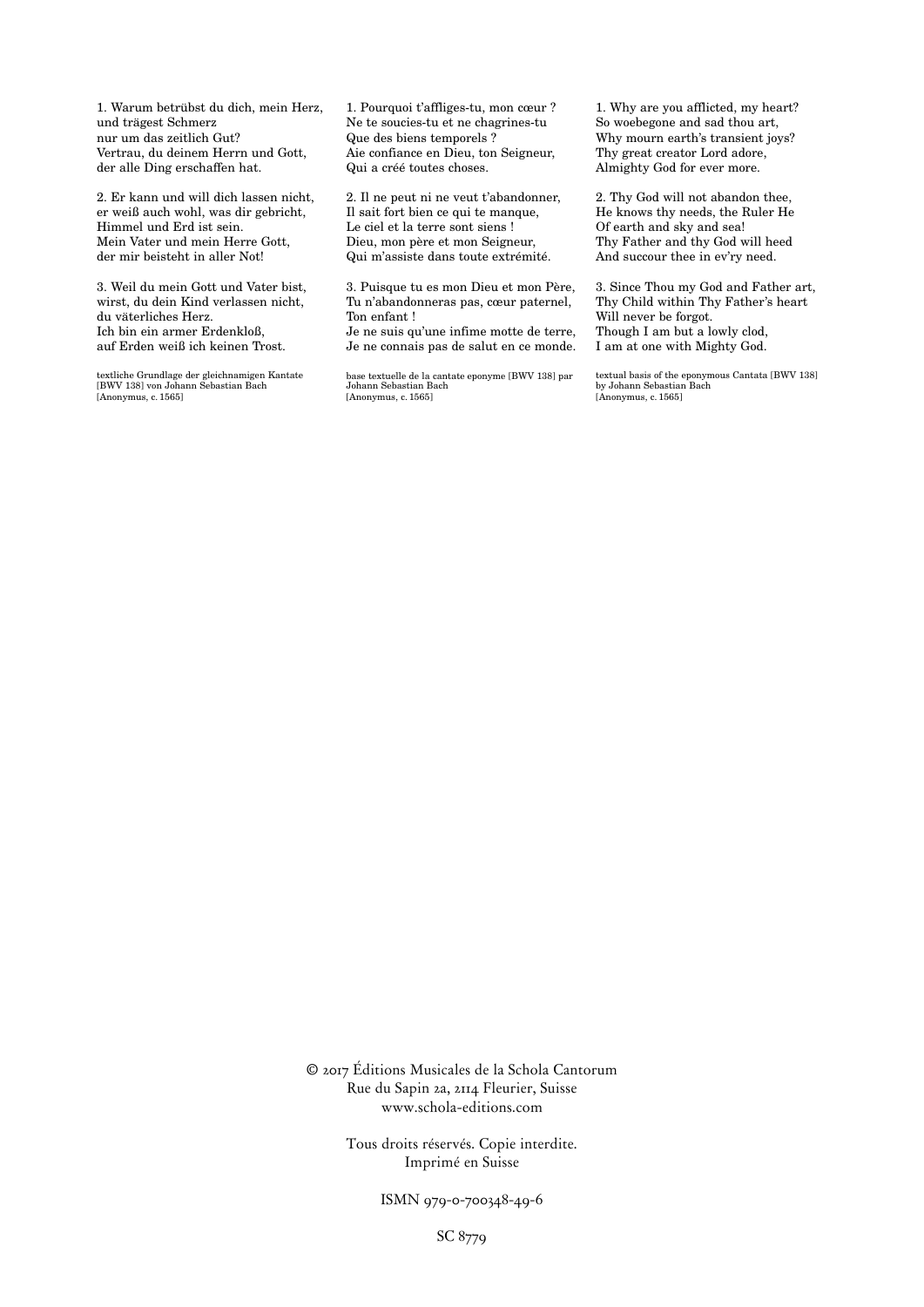Wolfgang LINDNER

# WARUM BETRÜBST DU DICH, MEIN HERZ?

#### WHY ARE YOU AFFLICTED, MY HEART?

## POURQUOI T'AFFLIGES-TU, MON CŒUR ?

Suite für Orgel Suite for organ Suite pour orgue

I. Avant propos quasi Invocation II. Choral III. Duo IV. Basse de Trompette V. Tierce en taille VI. Trio VII. Echo VIII. Kanon IX. Ricercare X. Passacaille

Éditions Musicales de la Schola Cantorum SC 8779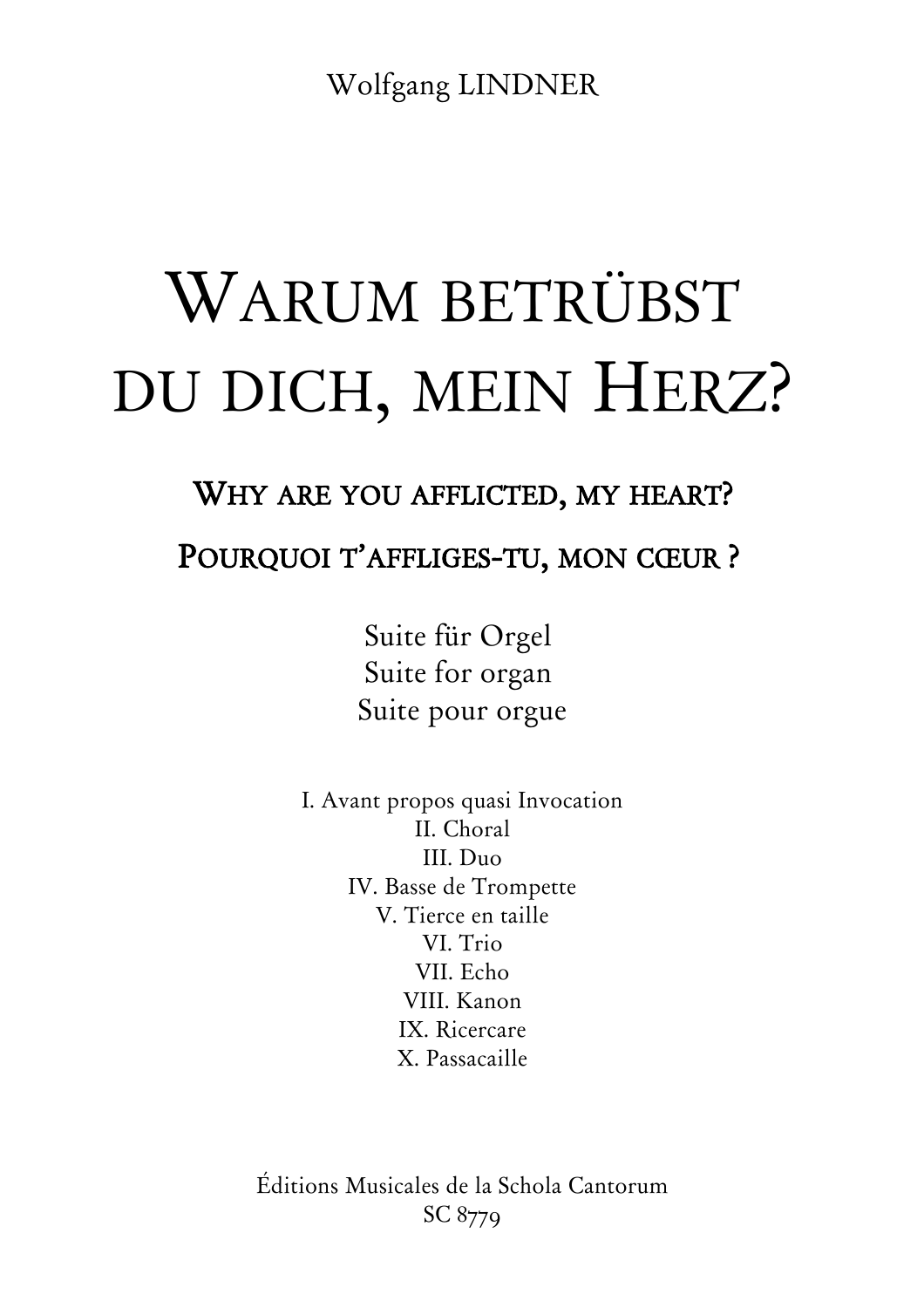# Warum betrübst du dich, mein Herz?

Why are you afflicted, my heart? Pourquoi t'affliges-tu, mon cœur ?

#### Suite für Orgel / Suite for organ / Suite pour orgue

1. Warum betrübst du dich, mein Herz, und trägest Schmerz nur um das zeitlich Gut? Vertrau, du deinem Herrn und Gott, der alle Ding erschaffen hat.

2. Er kann und will dich lassen nicht, er weiß auch wohl, was dir gebricht, Himmel und Erd ist sein. Mein Vater und mein Herre Gott, der mir beisteht in aller Not!

3. Weil du mein Gott und Vater bist, wirst, du dein Kind verlassen nicht, du väterliches Herz. Ich bin ein armer Erdenkloß, auf Erden weiß ich keinen Trost.

4. Wer Reich verläßt sich auf sein Gut, ich aber will dir traun, mein Gott; ob ich gleich werd veracht, so weiß ich und glaub festiglich, wer dir vertraut, dem mangelt's nicht.

5. Ach Gott, du bist noch heut so reich, als du gewesen ewiglich, mein Traun steht ganz zu dir. Mach mich an meiner Seele reich, so hab genug ich ewiglich.

6. Zeitlich Ehr will ich gern entbehrn, wollst mir das Ewge nur gewähren, das du erworben hast durch deinen herben bittern Tod; das bitt ich dich, meine Herr und Gott! 7. Alles, was ist auf dieser Welt, es sei Gold, Silber oder Geld, Reichtum und zeitlich Gut, das währt nur eine kleine Zeit und hilft doch nicht zur Seligkeit.

8. Ich dank dir, Christ, o Gottes Sohn, daß du mir solches kund getan durch dein göttliches Wort. Verleih mir auch Beständigkeit zu meiner Seele Seligkeit!

9. Lob, Ehr und Preis sei dir gesagt für alle dein erzeigt Wohltat; ich bitt demütiglich: Laß mich nicht von dein'm Angesicht verstoßen werden ewiglich.

(Bittlied: Anonymus, c.1565)

I. Avant SPECIMEN ocation

III: Str. 8' / Jeux des Gambes / Voix céleste Ped.: Subb. 16'

#### Wolfgang Lindner (1956) 25-II-2015







Éditions Musicales de la Schola Cantorum Tous www.schola-editions.com Sapin 2a - CH-2114 Fleurier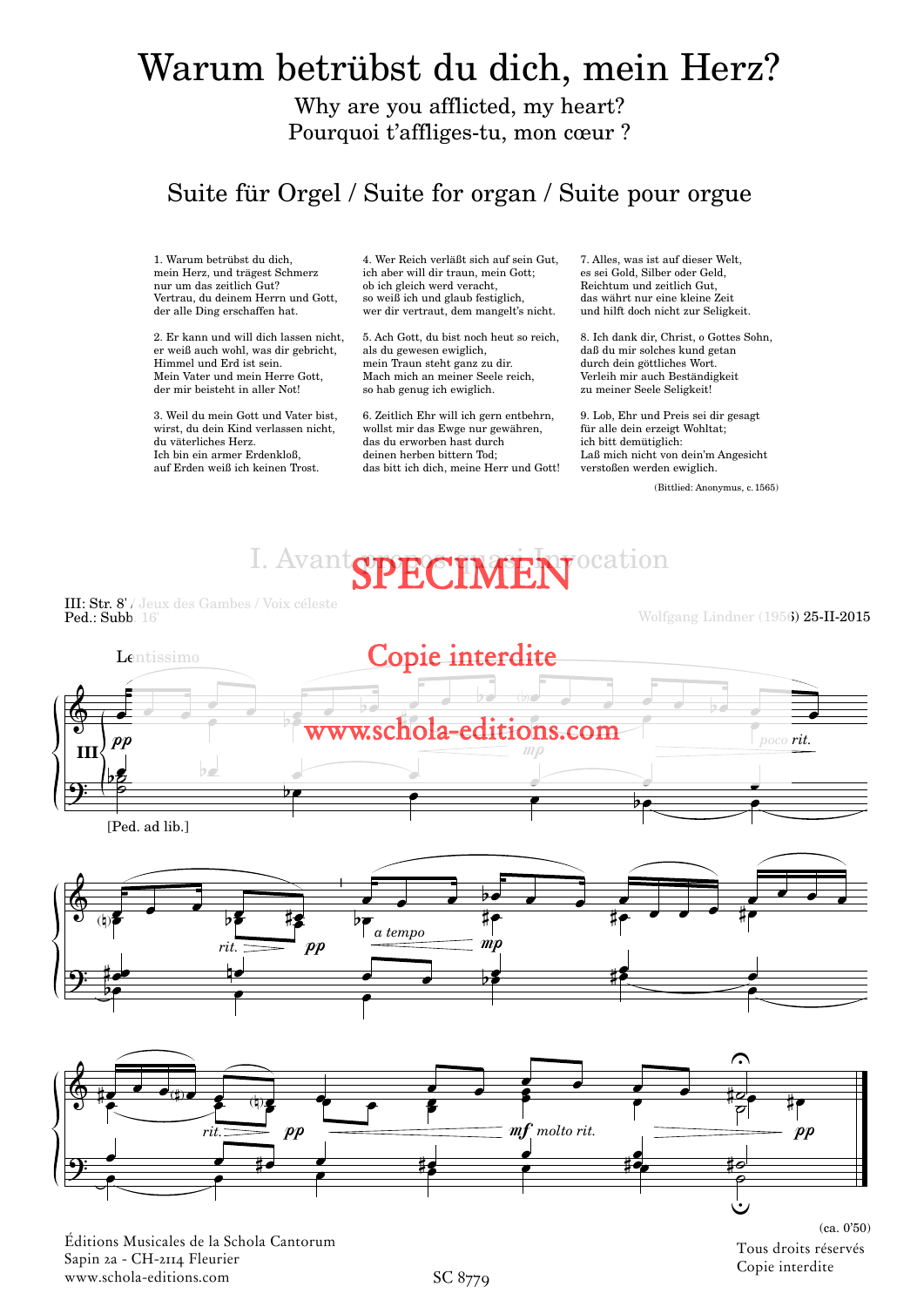II. Choral



Copie interdite

# www.schola-editions.com



-3-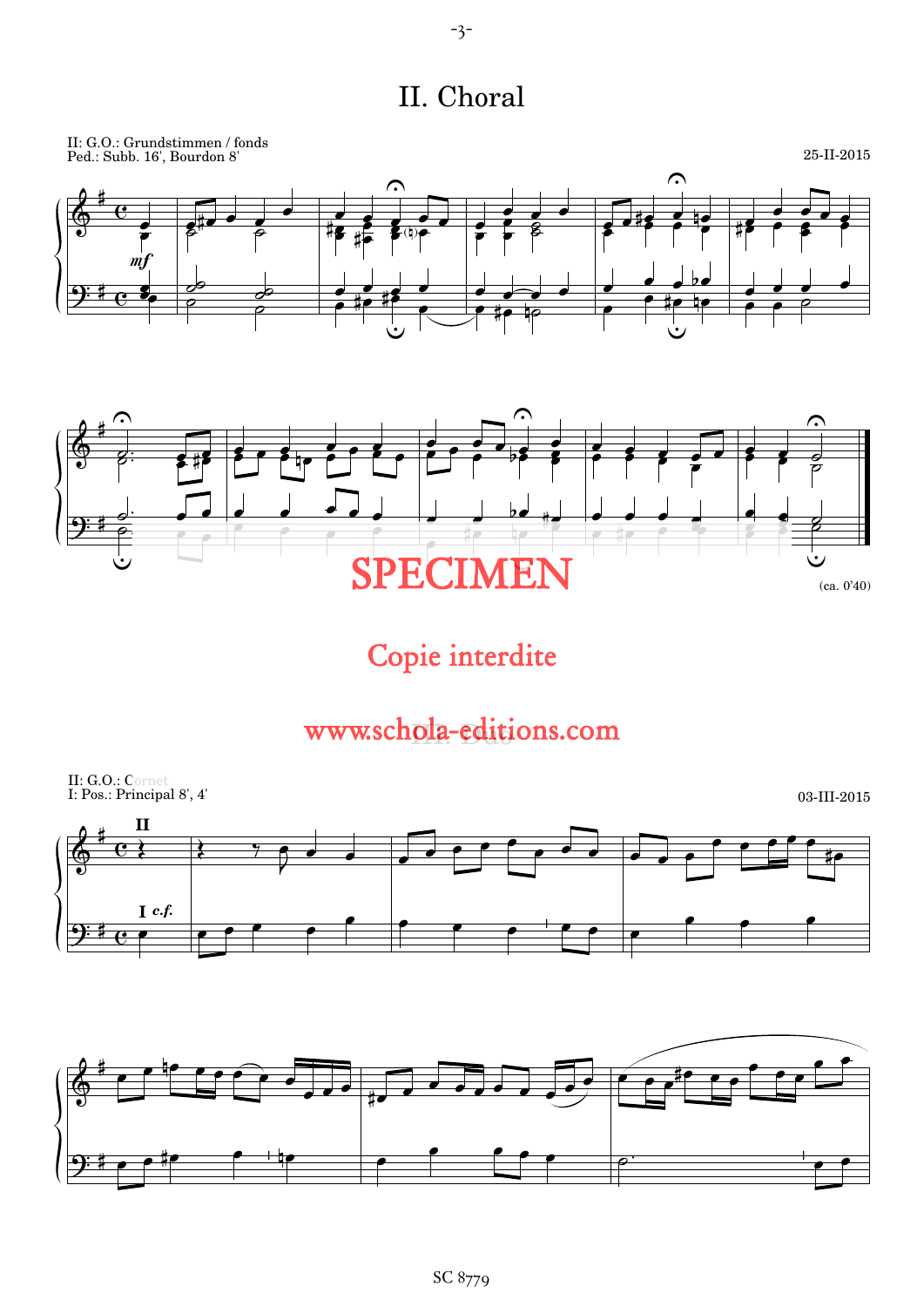

-4-

## IV. Basse de Trompette

II: G.O.: Fonds 8', Gambes 8', Bourdons 8', Flûte 4' III: Récit.: Trompette 8'





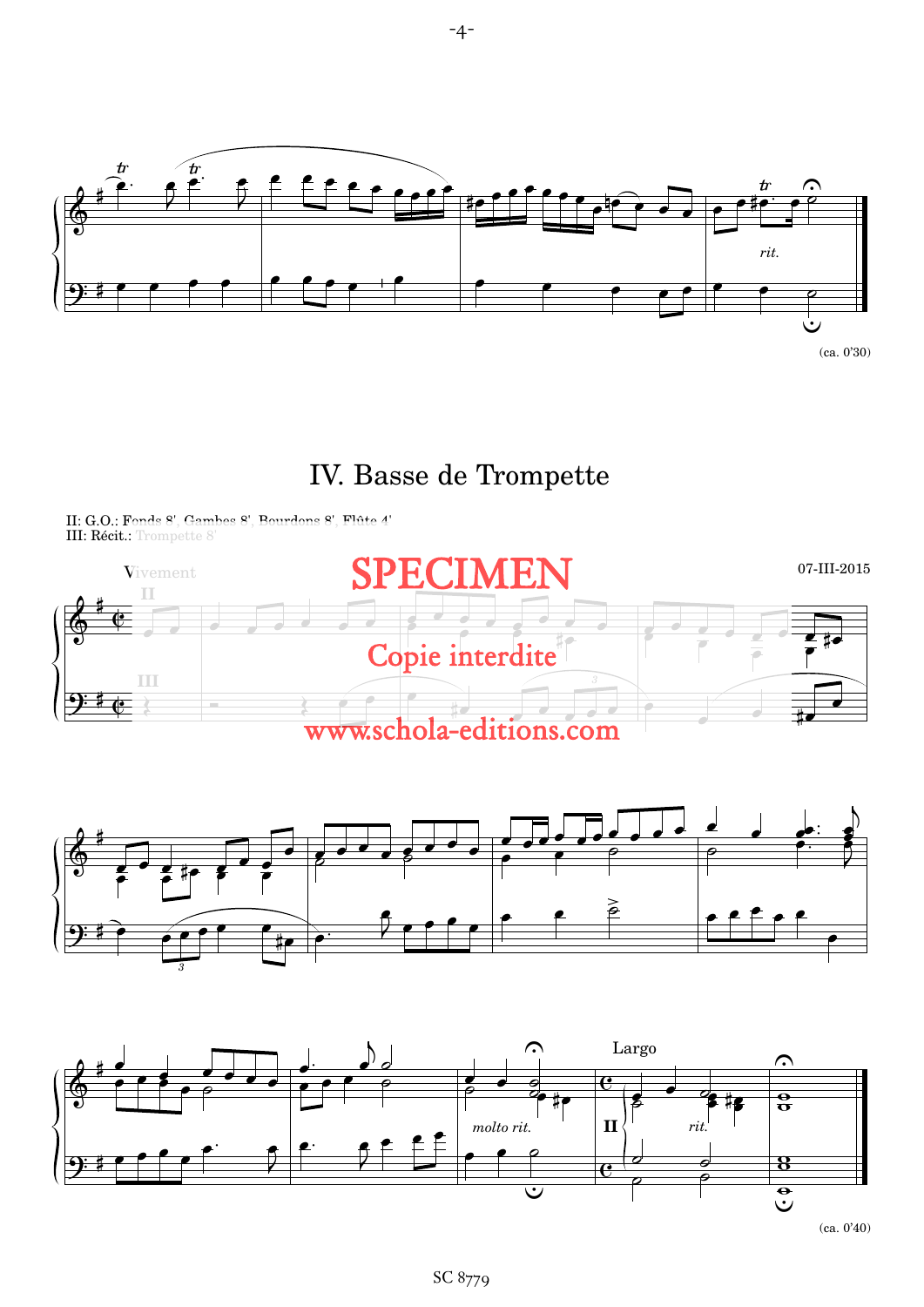## V. Tierce en taille









13/29-III-2015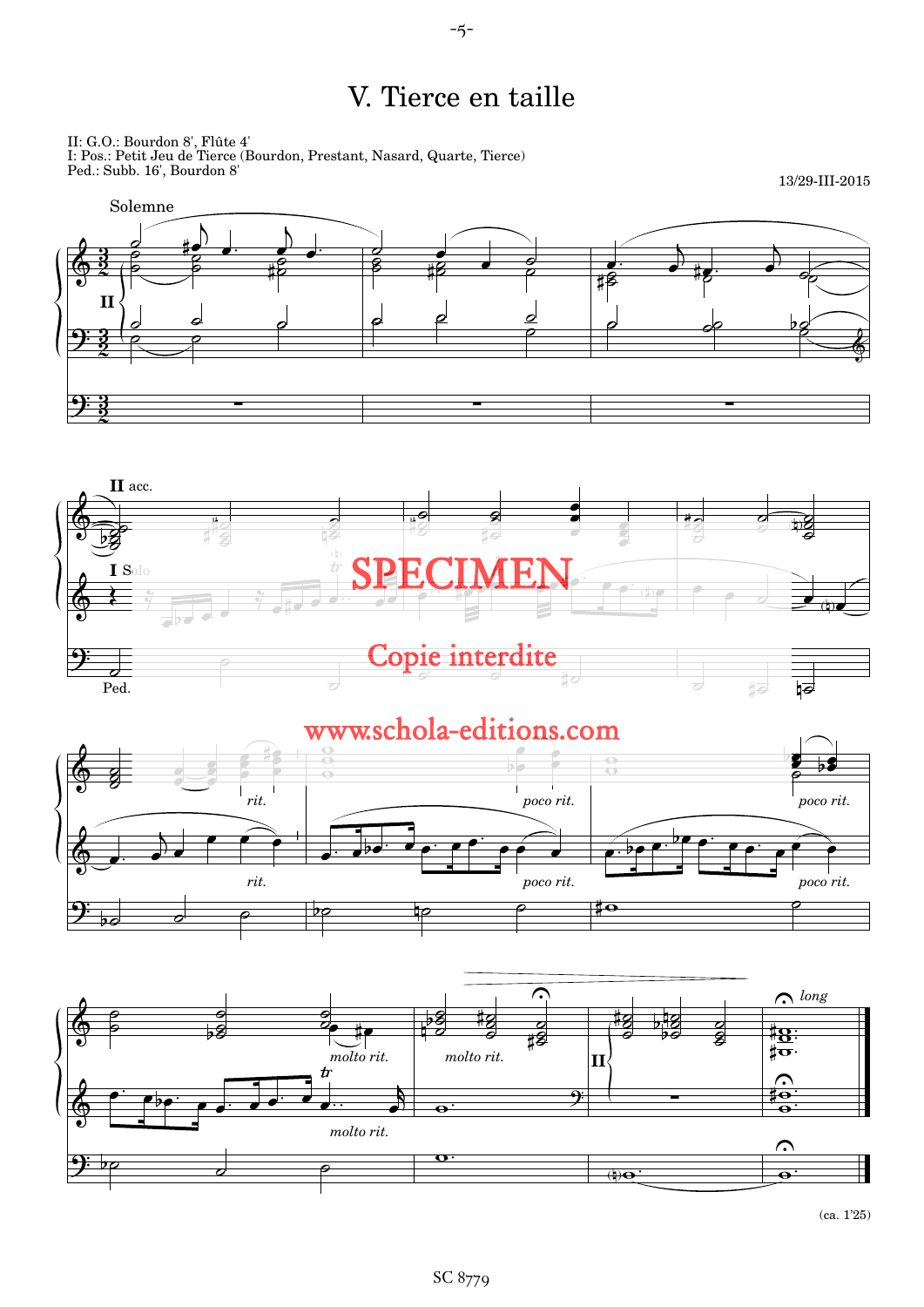

VI. Trio

II: G.O.: Fl. 8', 4' Solo: Hautbois 8' Ped.: Subb. 16', Bourdon 8'







(ca. 0'50)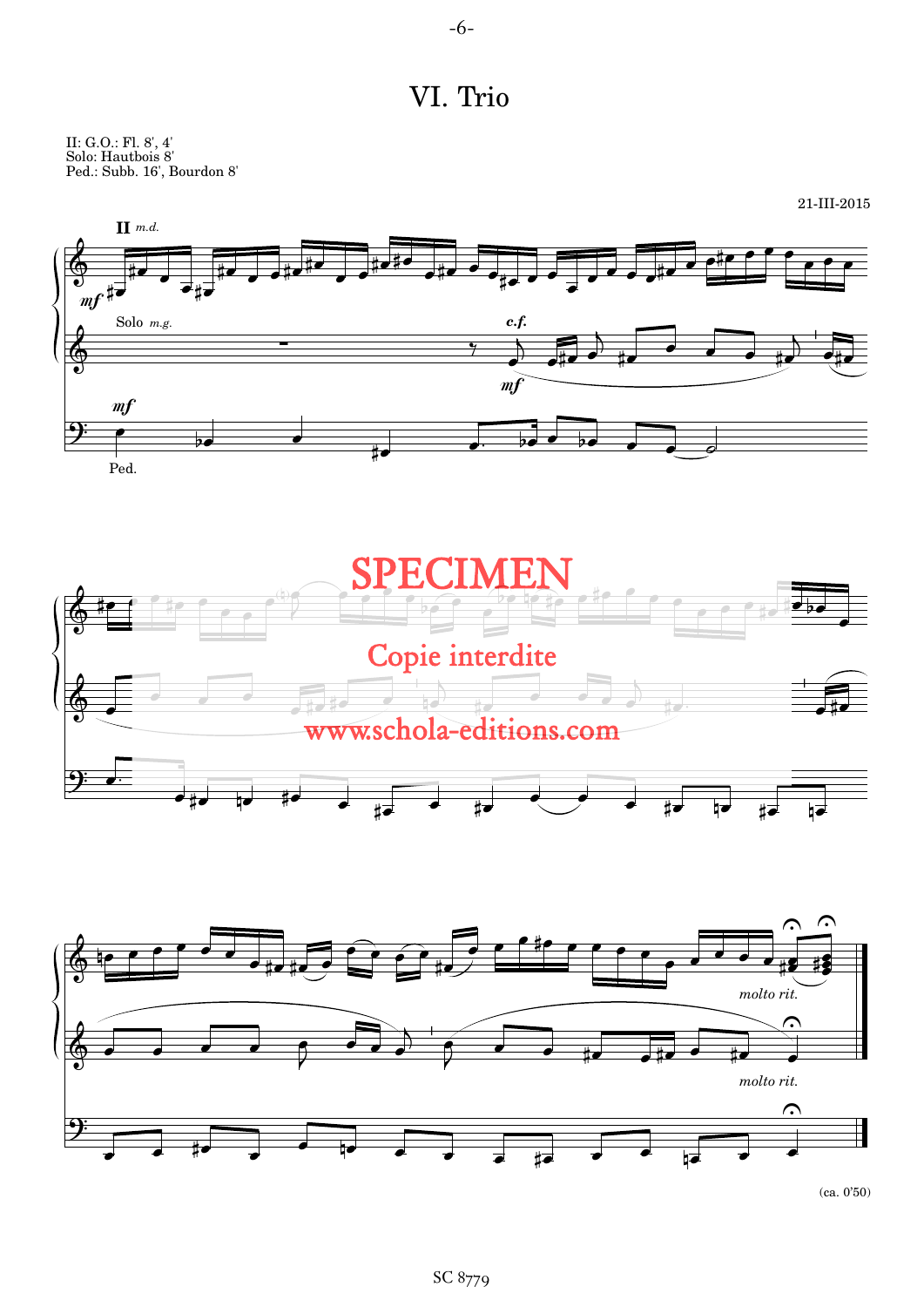#### VII. Echo

II: G.O.: Grundstimmen 8' / fonds 8' / III-II III: Voix céleste, Jeux des Gambes, str. 8' Ped.: Subb. 16'

27/29-III-2015







Copie interdite





(ca. 1'20)

#### -7-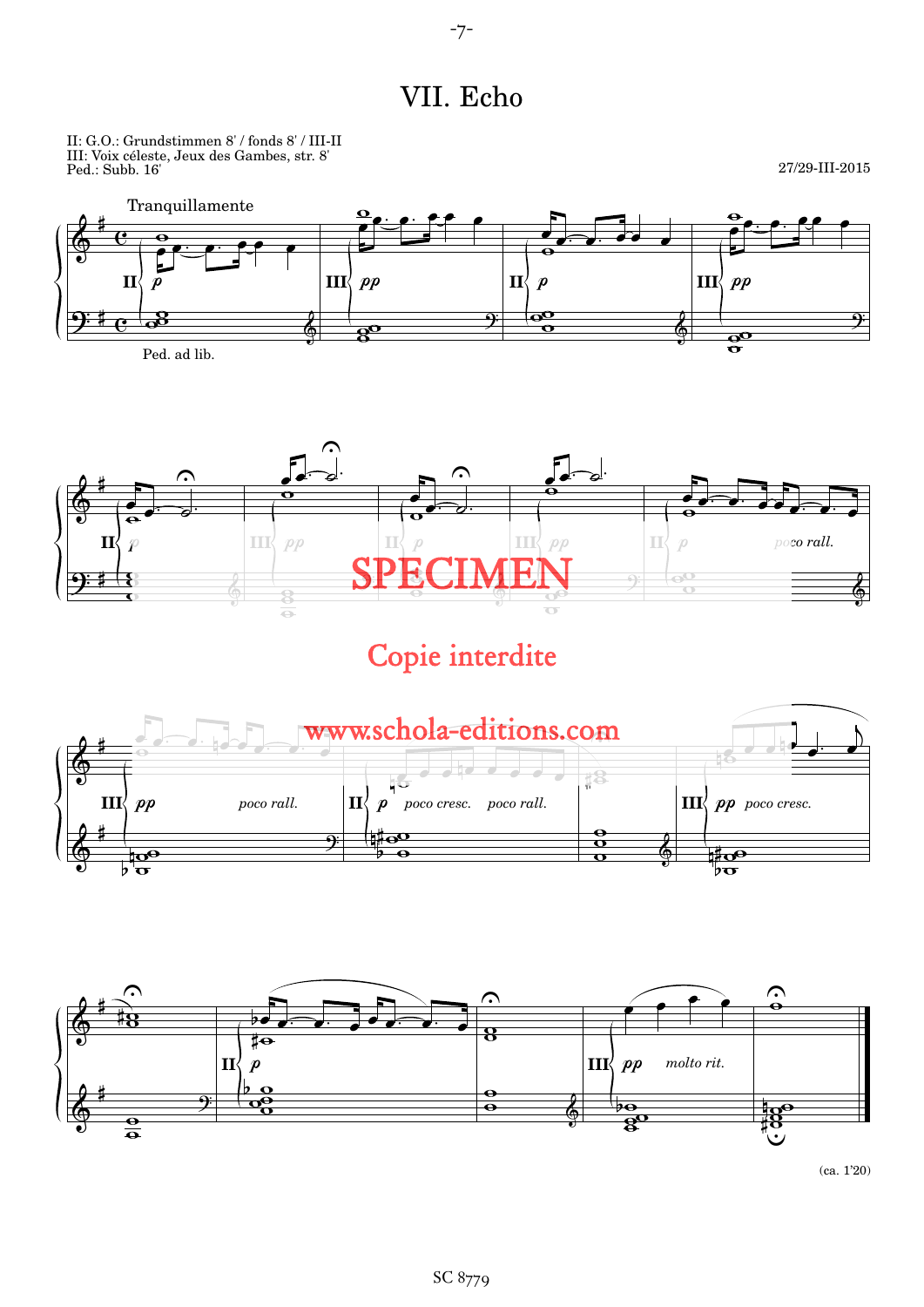VIII. Kanon

II: G.O.: Grundstimmen / fonds





Copie interdite



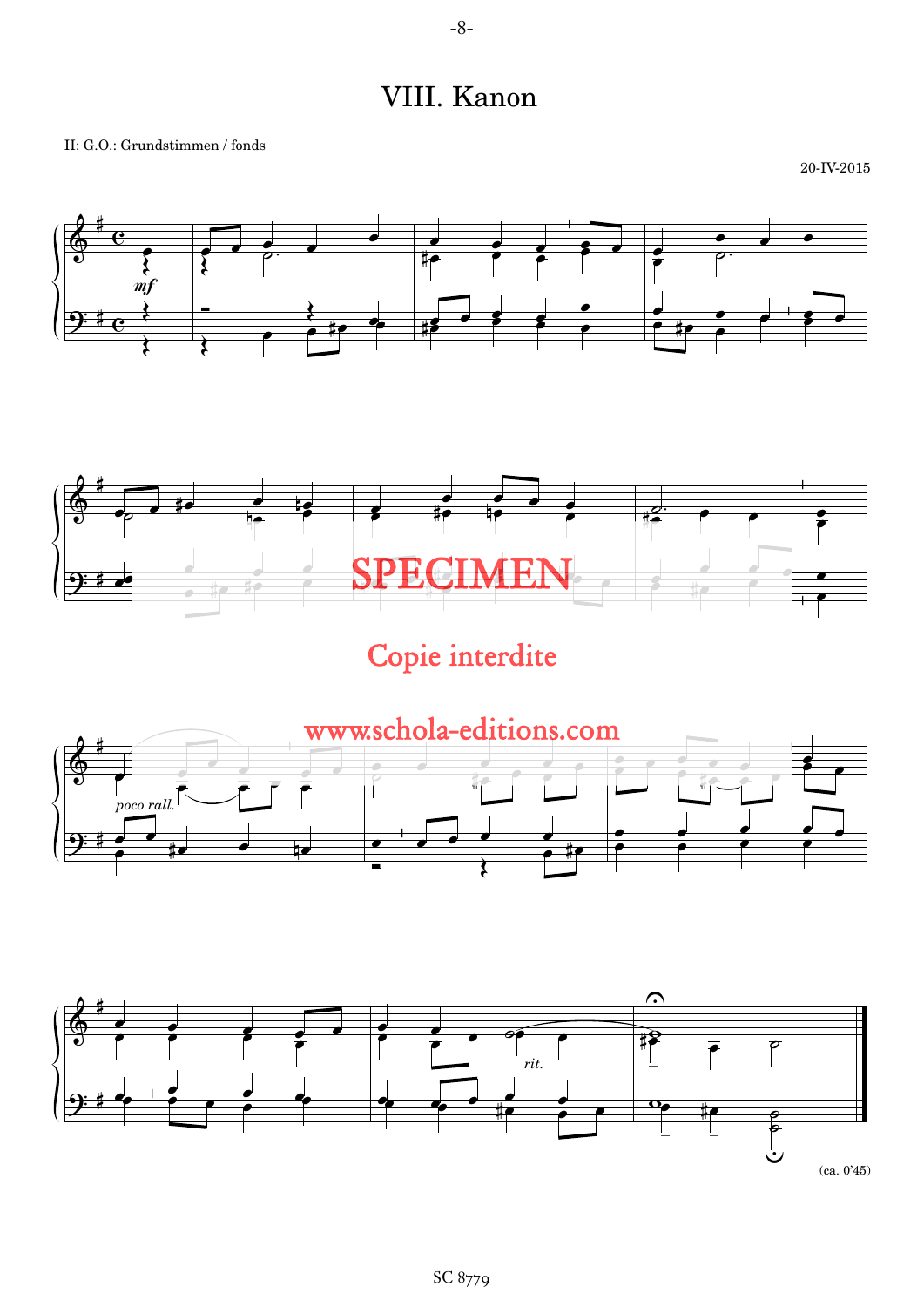IX. Ricercare

G.O.: Grundstimmen 8' / fonds 8', Bourdons 8', Flûtes 8' Ped.: Grundstimmen 8' / fonds 8', Bourdons 8', Flûtes 8'





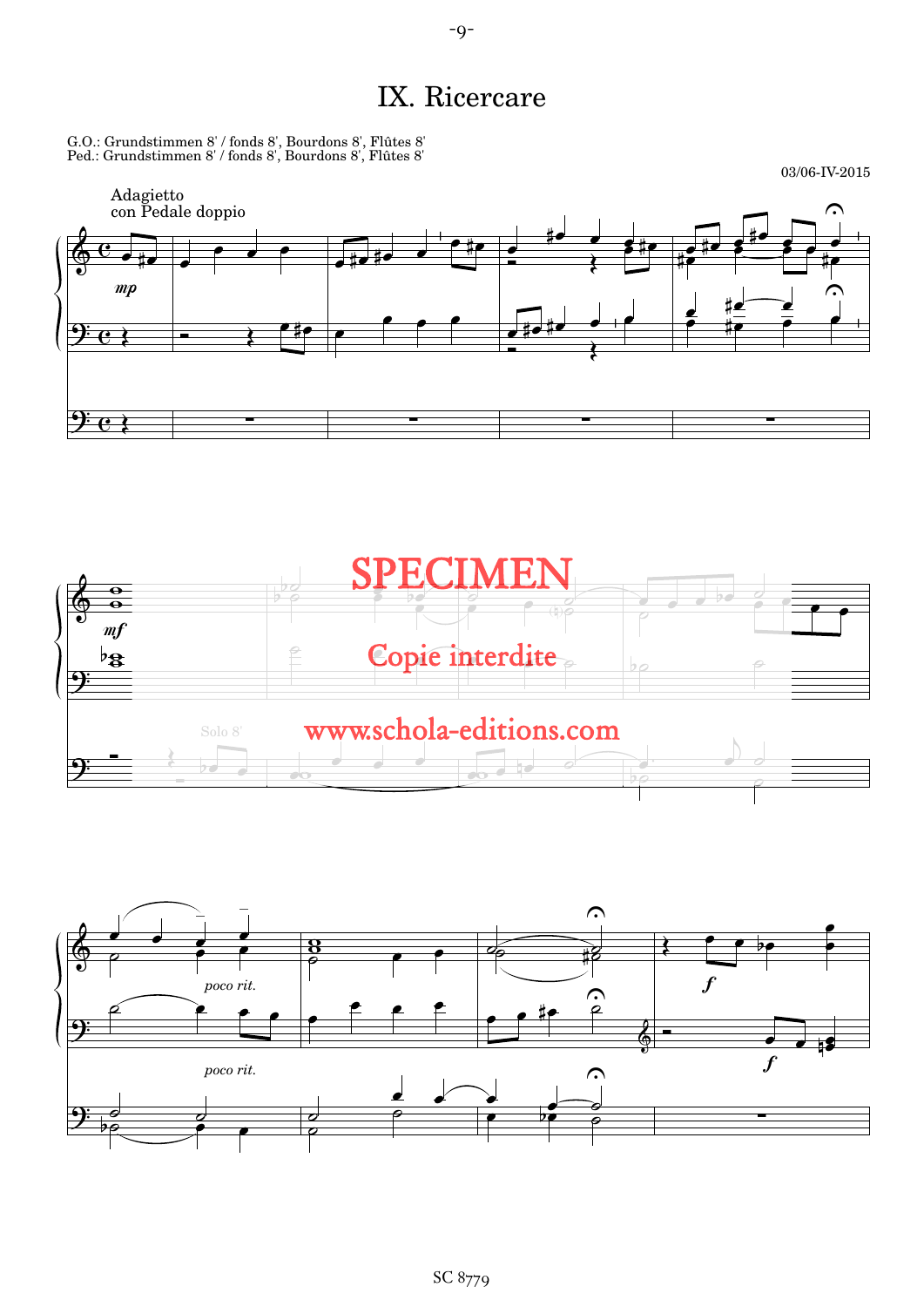





(ca. 1'30)

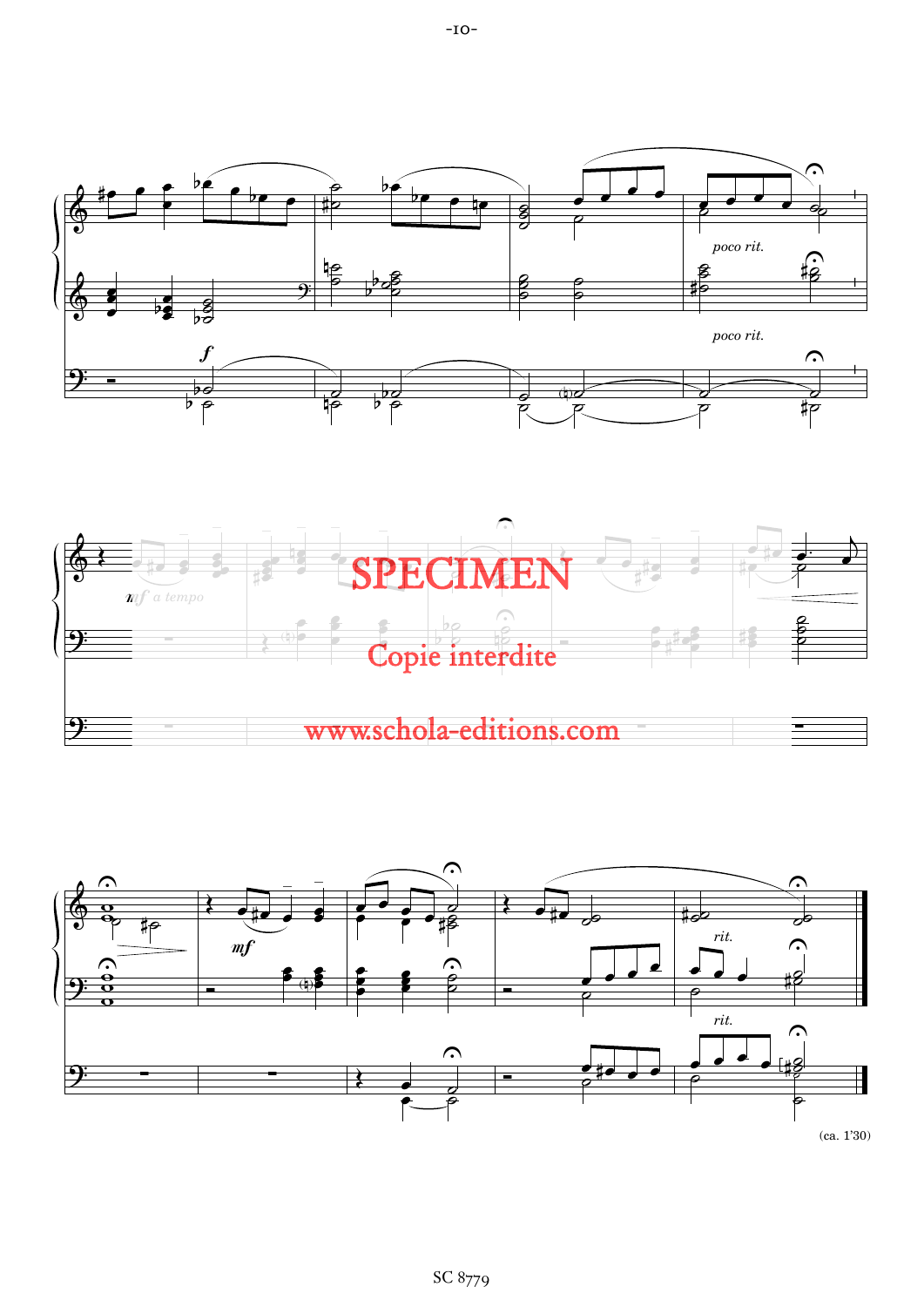### X. Passacaille

I: Pos.: Grundstimmen 8' / fonds 8', Bourdons 8', Flûtes 8' II: Bourdons 8', Flûtes 8' III: Solo: Trompette 8' Ped.: Subb. 16', Bourdon 8'





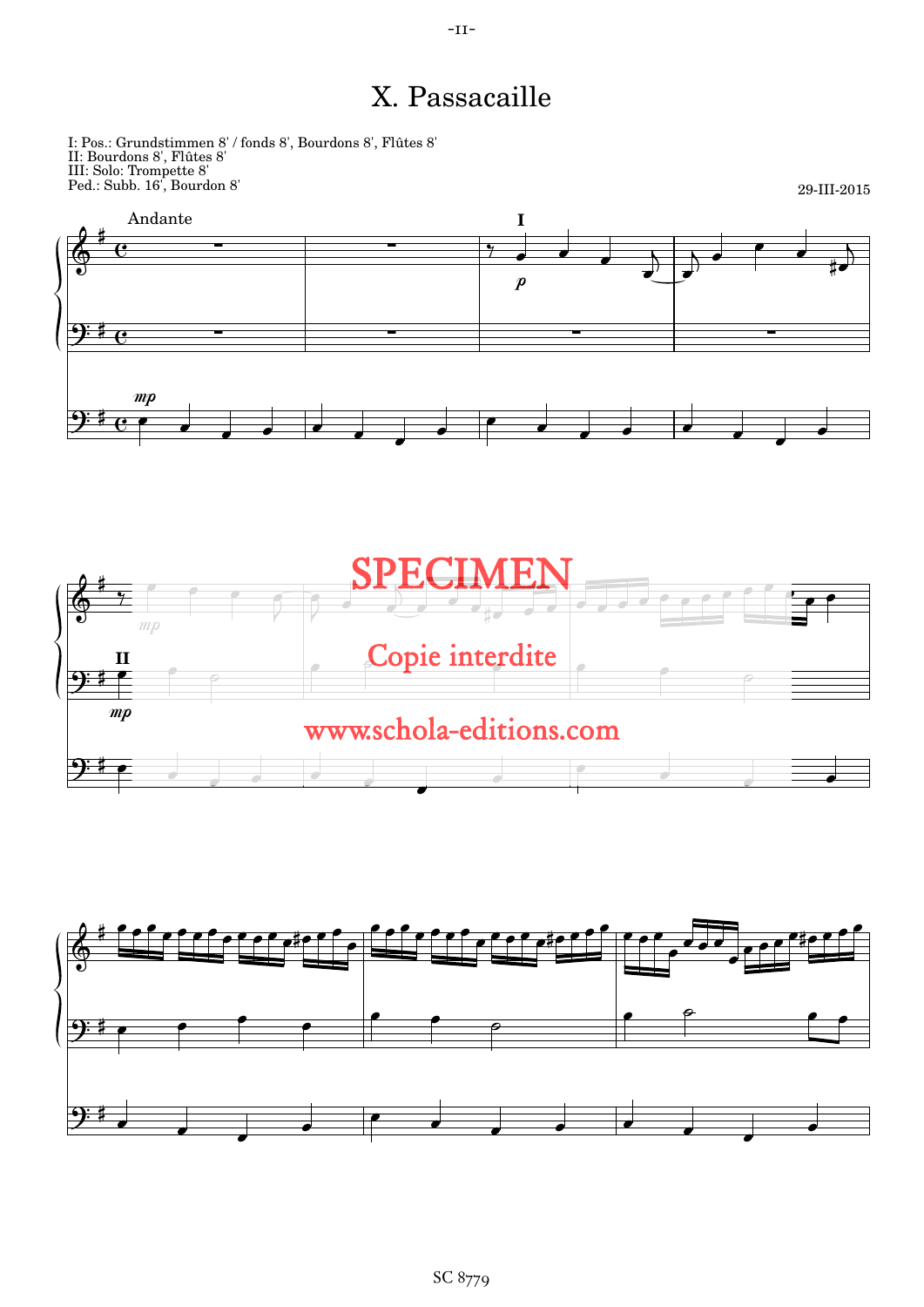





(ca. 2'40)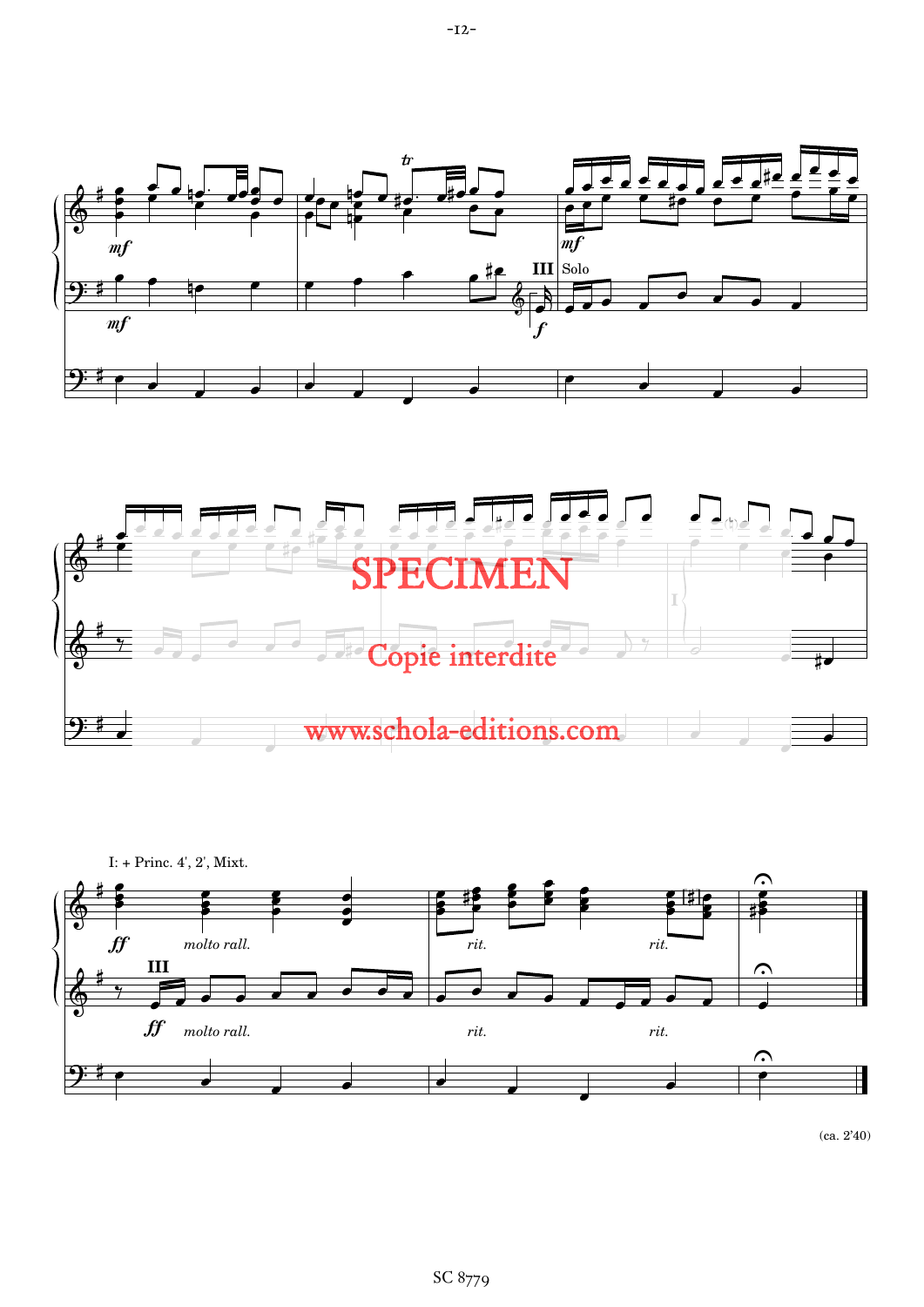**Wolfgang Lindner** Né en 1956 en Allemagne à Duisburg/Bas-Rhin. Après avoir obtenu son diplôme, il travaille pendant un certain temps dans sa ville natale, puis près de Münster, en Westphalie. Il a composé de nombreuses pièces, en particulier pour la liturgie, sous la forme de musique d'orgue et/ou de musique chorale qui bénéficient d'une reconnaissance internationale. Ses œuvres sont publiées principalement aux Éditions Musicales de la Schola Cantorum, CH-Fleurier ainsi que chez ERES Edition Musikverlag, D-Lilienthal/Brême. Il est également éditeur de musique d'orgue et de musique chorale et auteur d'articles et lectures scientifiques – en particulier dans le domaine de la conservation et la restauration des orgues historiques – ainsi que de bibliographies de musique d'orgue. Désormais retiré de la vie active, il vit et travaille dans son studio dans le Steinfurt (Westphalie) en tant qu'artiste indépendant.

**Wolfgang Lindner** Born in 1956 in Germany in Duisburg/Lower Rhine. After graduating, he worked for some time in his hometown and later in Münsterland/Westphalia. As a composer he has numerous works to his credit; his work for the liturgy, in the forms of organ and choralmusic, is rewarded with international recognition. His works are mainly published by the following publishers: Éditions Musicales de la Schola Cantorum, CH-Fleurier; ERES Edition Musikverlag, D-Lilienthal/Bremen. Publisher of organ and choral music, author of scientific essays and lectures, with the focussing topics: Research on historical organs and their preservations and bibliography of organ music. After retiring from active duty in 2006 he is living and working in his studio in Steinfurt near Münster/Westphalia as a freelance artist.

**Wolfgang Lindner** Geboren 1956 in Duisburg/Niederrhein. Nach seinem Studium wirkte er einige Zeit in seiner Heimatstadt und später im Münsterland/Westfalen. Als Komponist hat er zahlreiche Werke hinterlassen; insbesondere sein Schaffen für die Kirchenmusik in Gestalt von Orgel- und Chormusik findet internationale Beachtung. Seine Werke sind hauptsächlich bei folgenden Verlagen erschienen: Éditions musicales de la Schola Cantorum, CH-Fleurier; ERES Edition Musikverlag, D-Lilienthal/Bremen. Herausgeber von Orgel- und Chormusik, wissenschaftlichen Aufsätzen und Vorträgen, speziell im Bereich der Orgeldenkmalpflege und Bibliographie der Orgelmusik. Nach seinem Ausscheiden aus dem aktiven Dienst lebt und arbeitet er in seinem Atelier im Kreis Steinfurt als freischaffender Künstler.